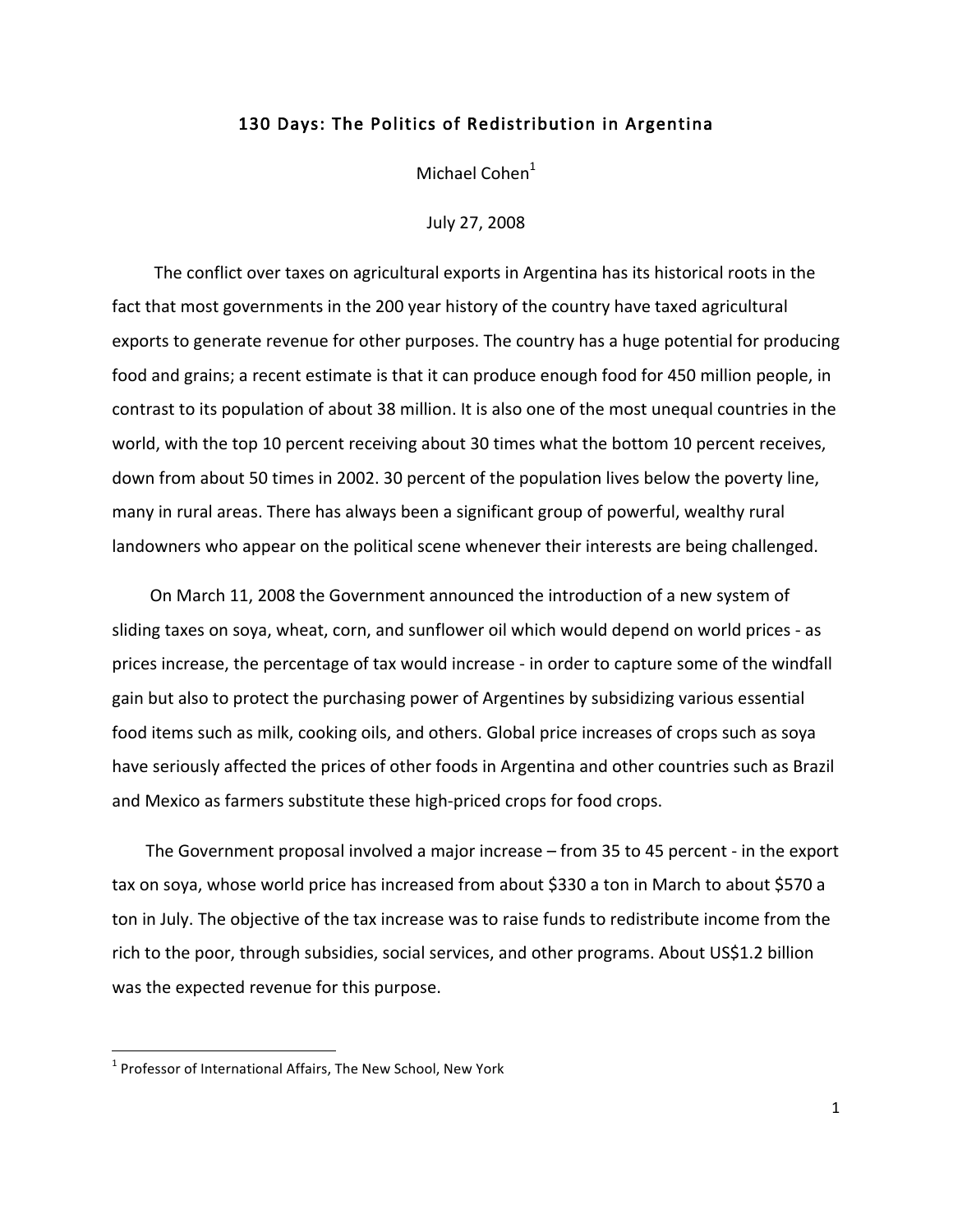Large farmers organized and claimed that this was unfair and would cut into their projected incomes. Four major agricultural organizations joined together in the protest, including both older conservative organizations of large farmers with a federation of small producers
‐
an
unlikely
coalition.
They
set
up
illegal
blockades
on
various
highways
around
the country
and
threatened
to
stop
all
shipments
of
food
grains
for
export
and
also
for consumption
in
urban
areas.
After
about
2
weeks
of
negotiations
during
March,
a
one
month ceasefire was decided, but after that time, with no agreement in sight, the farmers once again went on strike, holding demonstrations, and sounding increasingly political in their demands. Some of these organizations included people linked to the military dictatorship of 1976-1982.

The farmers'
response
was
very
striking
because
the
ability
to
sell
such
quantities
of commodities
does
not
depend
just
on
world
prices
but
also
on
the
Government's
management of the value of the *peso* in relation to the dollar, allowing Argentine exports to be cheap for foreign purchasers but providing huge profits for the exporters. The Government's policies have very much been pro-farmer, including a wide variety of subsidies such as for fuel for trucks bringing
crops
to
market.

In order to resolve the conflict, the Government announced in late March that these tax increases
would
not
apply
to
small
farmers
and
it
also
reduced
the
rates
for
medium‐sized farmers and introduced additional subsidies of various kinds for small farmers. (An average small farm is about 200 hectares which is worth over US1 million, hardly small in terms of its value.) There are many informal laborers working at low wages on these farms and one of the Government's policies has been to try to bring these people into the formal labor system with health
care,
pensions,
and
of
course,
the
obligation
to
pay
taxes
as
well.

Despite various efforts since March to meet the demands of "el campo", the conflict continued
over
130
days,
demonstrating
that
the
protestors
were
not
so
poor
and
that
they had some powerful economic backing. Only in the latter stages of the conflict was the importance of the large multi-national exporting firms such as Cargill and seed companies such

2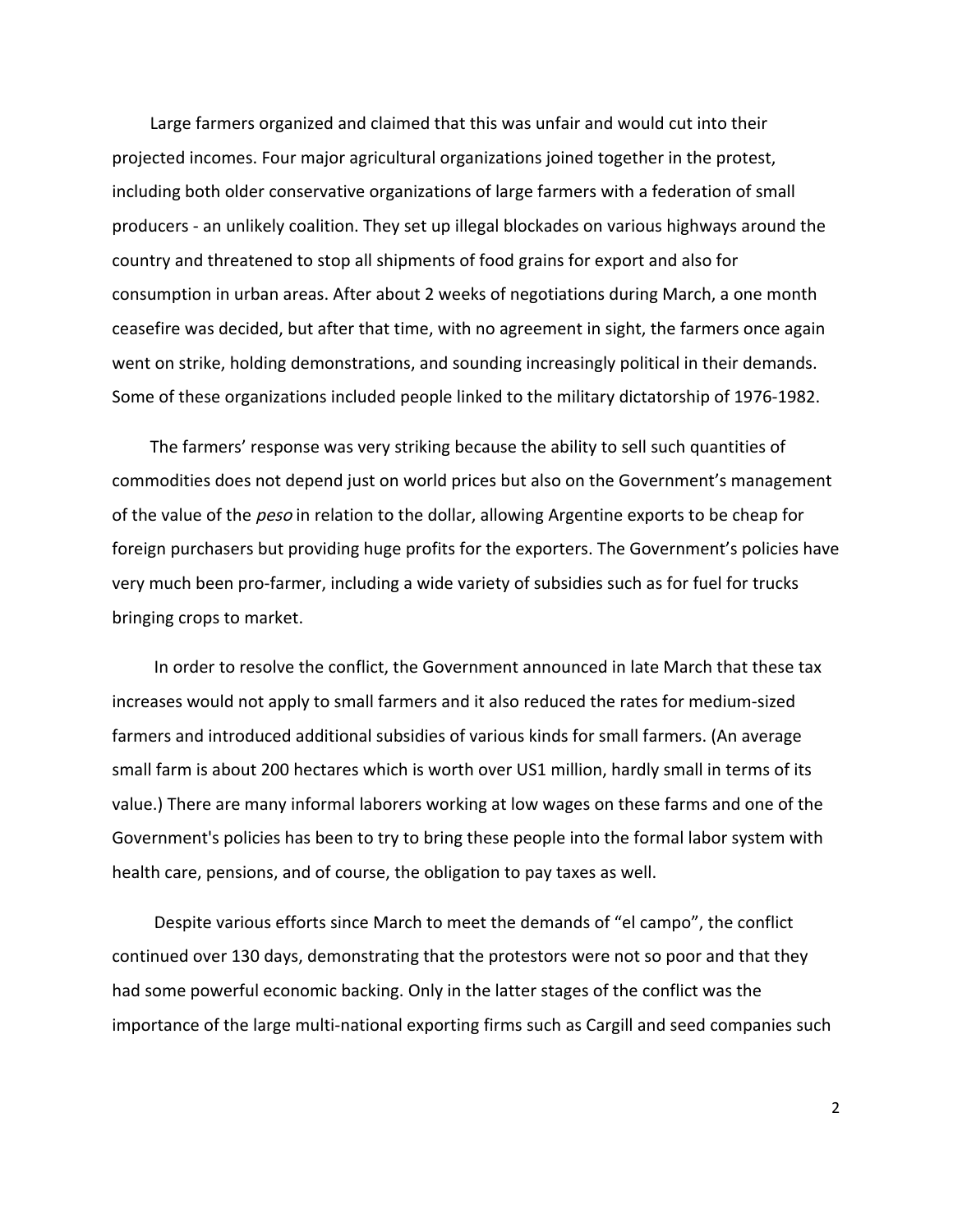as
Monsanto
been
acknowledged
as
having
major
interests
which
could
be
affected
by
tax increases.

While the Government's policy orientation and intention was well-founded, it did not demonstrate the technical and political skill needed to effectively introduce the policy and to respond to the powerful rural farm groups supported by the media at key points during the conflict.
These
challenges
included
adequately
explaining
the
measures
at
the
beginning,
as well as their objectives and the intended use of the additional revenue. In the face of an aggressive
and
professional
media
campaign
by
the
farm
groups,
the
Government
was
unable to distinguish between large, medium, and small farmers, with the result that it provoked more solidarity among farmers than should have been the case. Key unmentioned issues included the unequal
distribution
of
land,
for
example
with
40
families
owning
a
substantial
share
of
the
best land in the country and wealthy foreigners such as Luciano Benetton, the Italian clothing magnate,
owning
900,000
hectares.
Even
though
eighteen
companies
control
about
80
percent of grain exports which they sell through multi-national firms such as Monsanto, Cargill, Bunge, and
others,
this
issue
was
largely
overlooked
in
the
discussion
of
export
taxes.

The Government had difficulty sustaining a process of continuous dialogue with the farm organizations and allowed itself to be drawn into a conflict in which it did not demonstrate the asymmetrical character of the negotiations, i.e. that it was government and the farmers were only
one
segment
of
society.
Here
again,
the
Government
was
very
much
hindered
by
the media in which the two largest newspapers, La Nacion and Clarin, both have large agricultural holdings and interests themselves. The media, including most television channels, consistently sided with the farmers, and made it difficult for the Government to explain its position. With these obstacles, the Government was unable to find alternative ways to get out of the crisis.

With this disposition of forces, the Right, represented by the farmers, appears to have anyway been preparing to attack the intention of the new Government of President Cristina Fernandez de Kirchner to redistribute income towards the poor and, as the export tax blockades demonstrated, it was prepared to use non-institutional means to do so. The farmers'

3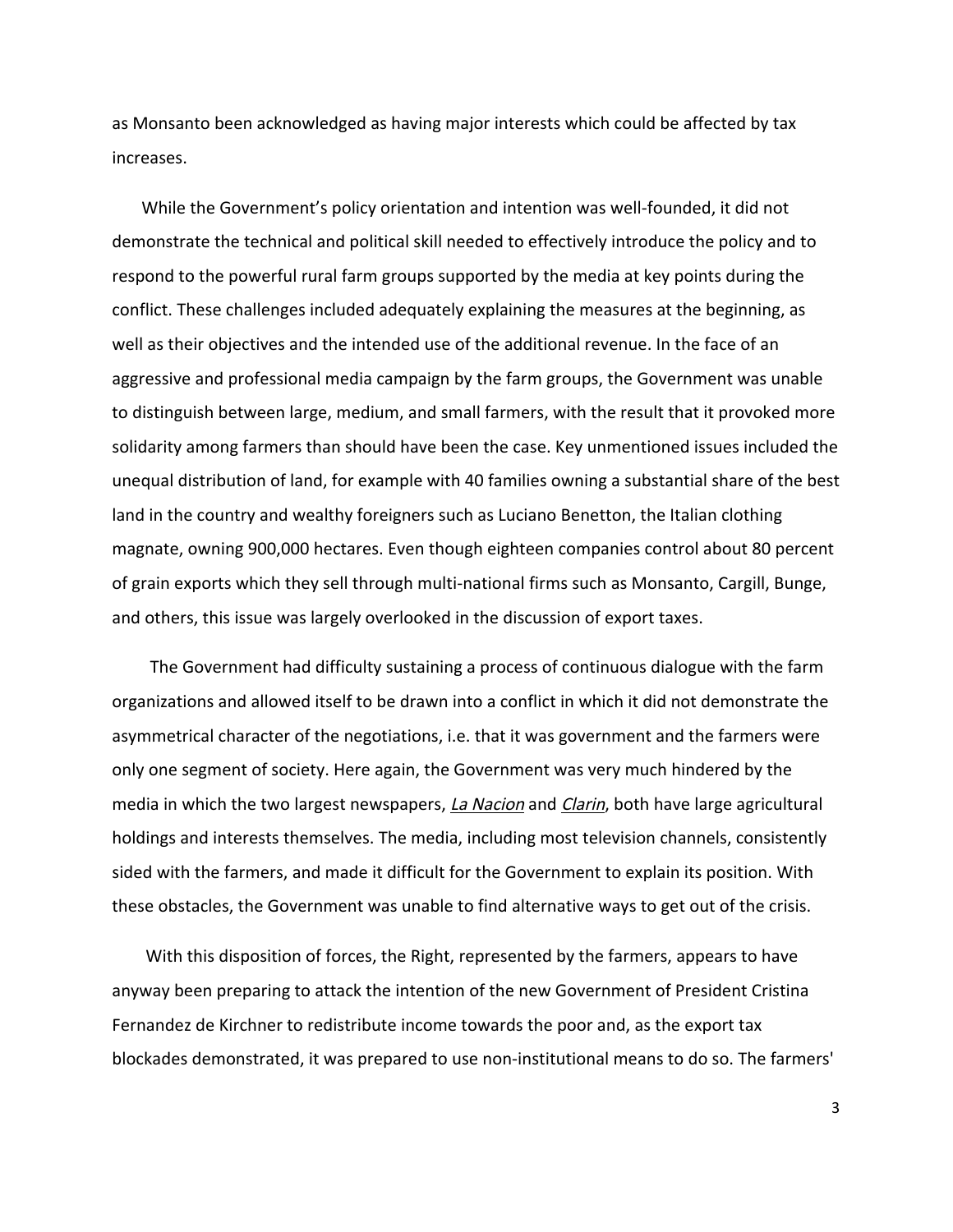organizations
severely
disrupted
the
country
from
March
through
July
2008,
limiting
supplies
of food,
gasoline,
medicines,
and
many
other
goods
which
were
needed
by
the
population.
While these actions were clearly extra-institutional and thus "anti-democratic", the Government did not
forcibly
remove
protesters
from
the
more
than
150
highways
which
were
cut
‐
not
wanting to introduce violence into the situation, given Argentina's past history. There was much debate about whether this response was too lenient and allowed things to get out of hand.

After
many
marches
and
demonstrations,
the
President,
Cristina
Fernandez
de
Kirchner, decided in mid-June to send the draft tax law to the Congress - which she could have done in March and avoided much of this crisis. This decision seemed to calm down the crisis but the legislative rules did not allow real changes to be made in the draft law, so there was much bad feeling. Some governors, mayors, and other supporters of the Government deserted the ruling party.

On June 25, the Government took out a full page advertisement in the country's newspapers under the title, "Each Argentine has the right to be informed", which included the following
points:

- In the first five months of 2008 the country had exported 28.8 million tons of grains,
or
893,000
more
than
in
the
same
period
in
2007.
Exporters
had
earned 63
percent
more
than
in
2007.
- By May 31, 2008, producers had exported 18 percent more soya than in 2007, and
80
percent
of
this
had
been
exported
during
the
conflict.
- Argentina remained the second largest exporter of corn in the world, having exported
7.4
million
tons
up
to
May
31,
or
9
percent
more
than
in
2007,
with
a 71
percent
increase
in
earnings.
- The country had exported 144,000 tons of meat up to May 31, or 14 percent less than in 2007, but this had earned 13 percent more than in 2007.
- Export
earnings
were
175
percent
more
than
2007.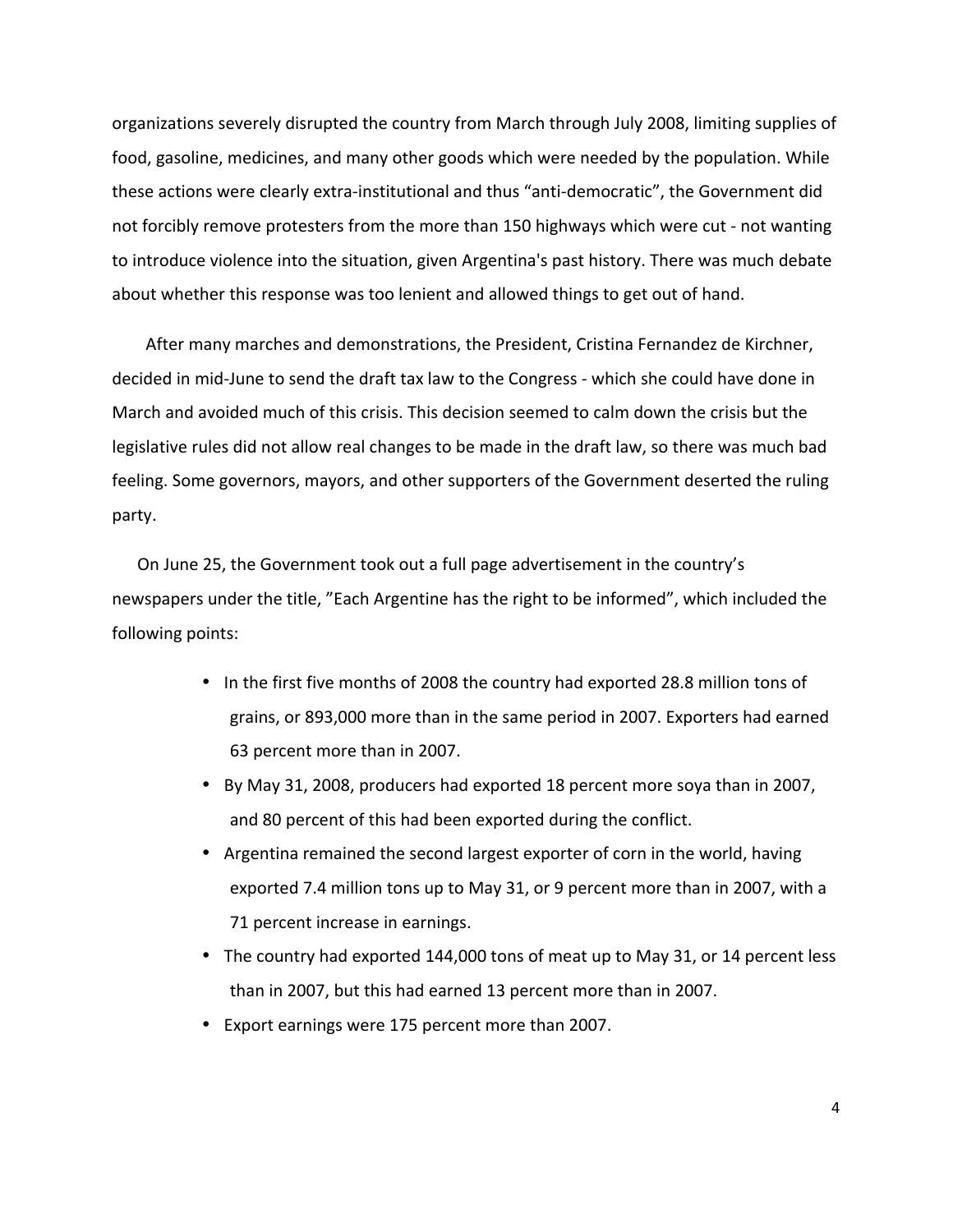- Sunflower oil exports had increased by 25 percent but earnings had increased 144
percent.
- The Government concluded that this lockout had not been for exports, but had created
scarcity
for
Argentines.
The
exports
showed
that
the
times
were
good for
the
exporters.
The
lockout
had
been
domestic,
not
external.
- The Argentine people and their representatives should know the truth.<sup>2</sup>

On
July
5
the
bill
passed
the
Lower
House
by
129
to
122.
In
the
two
week
interval preceding
the
vote
in
the
Senate,
there
were
large
demonstrations
both
for
and
against
the proposal
to
be
decided
upon
by
the
Senate.
On
July
17,
at
4
am,
the
proposal
was
surprisingly defeated
in
the
Senate
37
to
36.
After
the
senators
ended
up
with
two
tie
votes,
the
Vice‐ President,
Julio
Cobos,
from
the
Radical
Party
but
still
a
member
of
the
Government
and constitutionally
President
of
the
Senate,
cast
the
deciding
vote
against
his
own
government's proposal.
This
dramatic
decision
followed
a
long
explanation
by
Cobos
in
which
he
stressed
that his concern was to reach a consensus on the export taxes and not just to support a proposal which did not have the support of the majority of the country. He said he had asked for time to look for alternatives but this did not appear possible. He concluded his remarks with the comment,
"history
will
judge
me
……my
vote
is
not
positive."

 On
July
18,
the
President
announced
that
the
Government
would
follow
the
wishes
of
the Congress and rescinded the tax regulations which had gone into effect on March 11. This meant that the tax rate for soya exports dropped from 45 to 35 percent and immediately handed a windfall gain to rich farmers and the multi-national exporting companies. This additional profit is estimated by Critica, an independent and anti-Government newspaper, to be about US\$530 million.

At
the
same
time,
the
small
farmers

The President also met with the 150 legislators who supported the Government's intention to redistribute income to the poor. She pledged to continue this policy orientation

<u> 1989 - Jan Samuel Barbara, político establecido de la provincia de la provincia de la provincia de la provinci</u>

<sup>&</sup>lt;sup>2</sup> Presidencia de la Nacion, "Todo Argentino tiene derecho a estar informado" in *La Nacion,* June 25, 2008, p.11